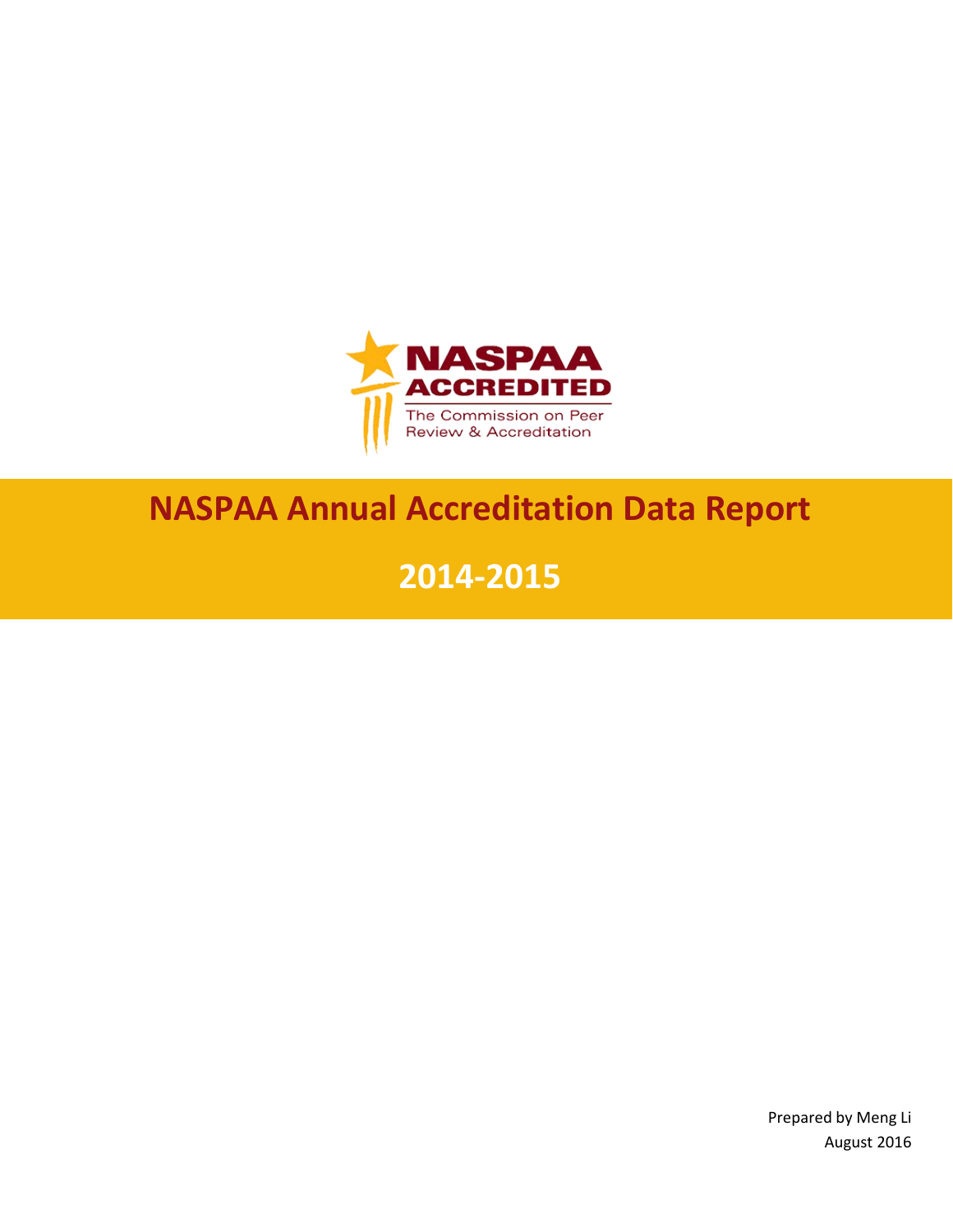# Table of Contents

| <b>Table of Figures</b>                      | $\mathbf{2}$     |
|----------------------------------------------|------------------|
| <b>Introduction</b>                          | 3                |
| 1.1 Faculty Governance & Instruction         | $\boldsymbol{4}$ |
| 1.2 Student Recruitment & Admission          | 5                |
| 1.3 Student Graduation and Employment        | 6                |
| <b>Graduation Rates</b>                      | 6                |
| Job Placement                                | 7                |
| 1.4 Program Features                         | 8                |
| Mode of Delivery                             | 8                |
| Concentrations                               | 8                |
| 1.5 Standards Monitored                      | 9                |
| 2. Trends and Insights                       | 10               |
| 2.1 Faculty                                  | 10               |
| 2.2 Applications, Admissions and Enrollments | 11               |
| 2.3 Job Placement                            | 12               |
| <b>Conclusion</b>                            | 13               |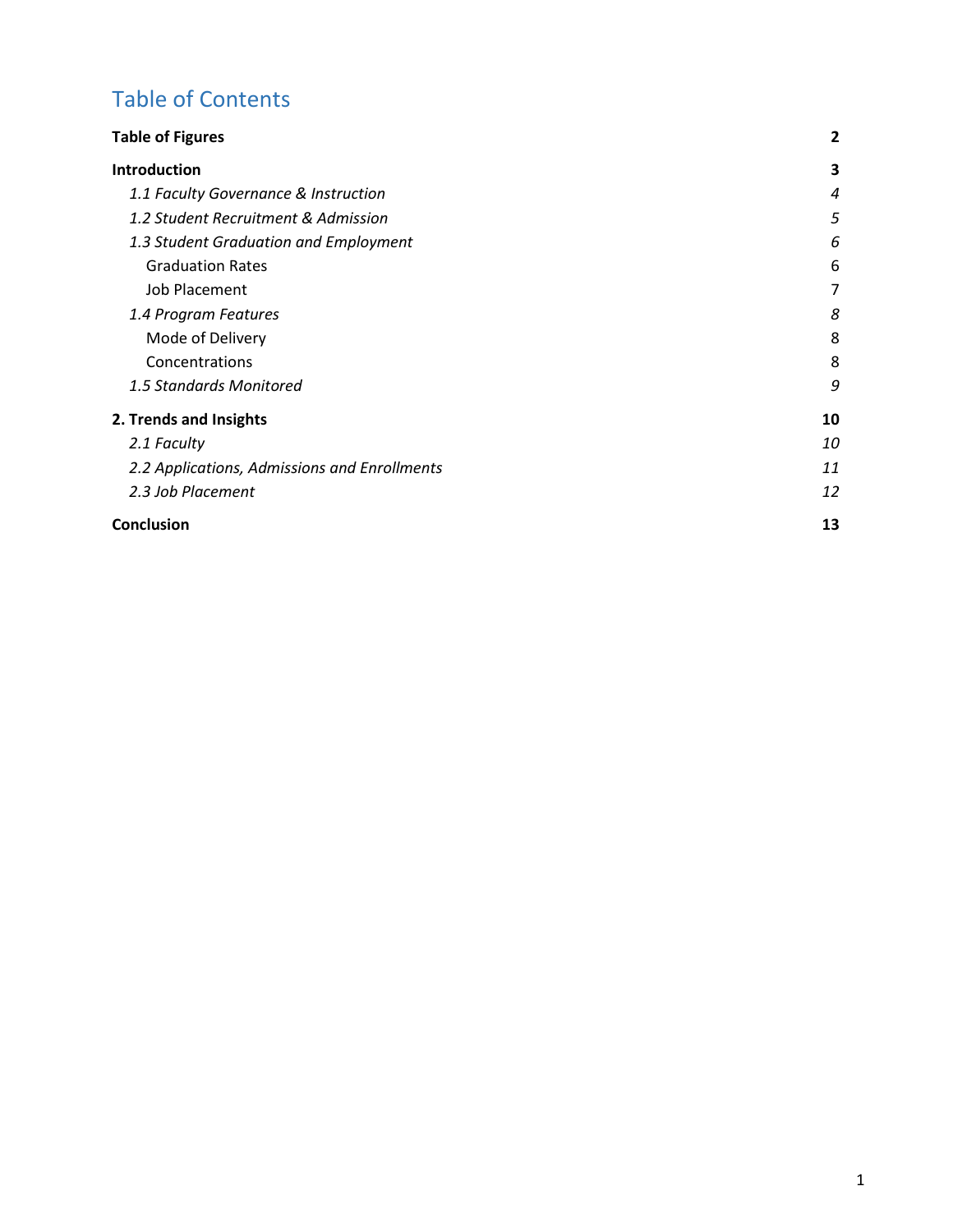# <span id="page-2-0"></span>**Table of Figures**

| Figure 2. Number of Programs, by Percent of Courses Taught by Full-time Faculty 4    |  |
|--------------------------------------------------------------------------------------|--|
|                                                                                      |  |
|                                                                                      |  |
|                                                                                      |  |
|                                                                                      |  |
| Figure 7. Employment within 6 months of Graduation, by Sector, Percent of Graduates7 |  |
|                                                                                      |  |
|                                                                                      |  |
|                                                                                      |  |
|                                                                                      |  |
|                                                                                      |  |
|                                                                                      |  |
|                                                                                      |  |
|                                                                                      |  |
|                                                                                      |  |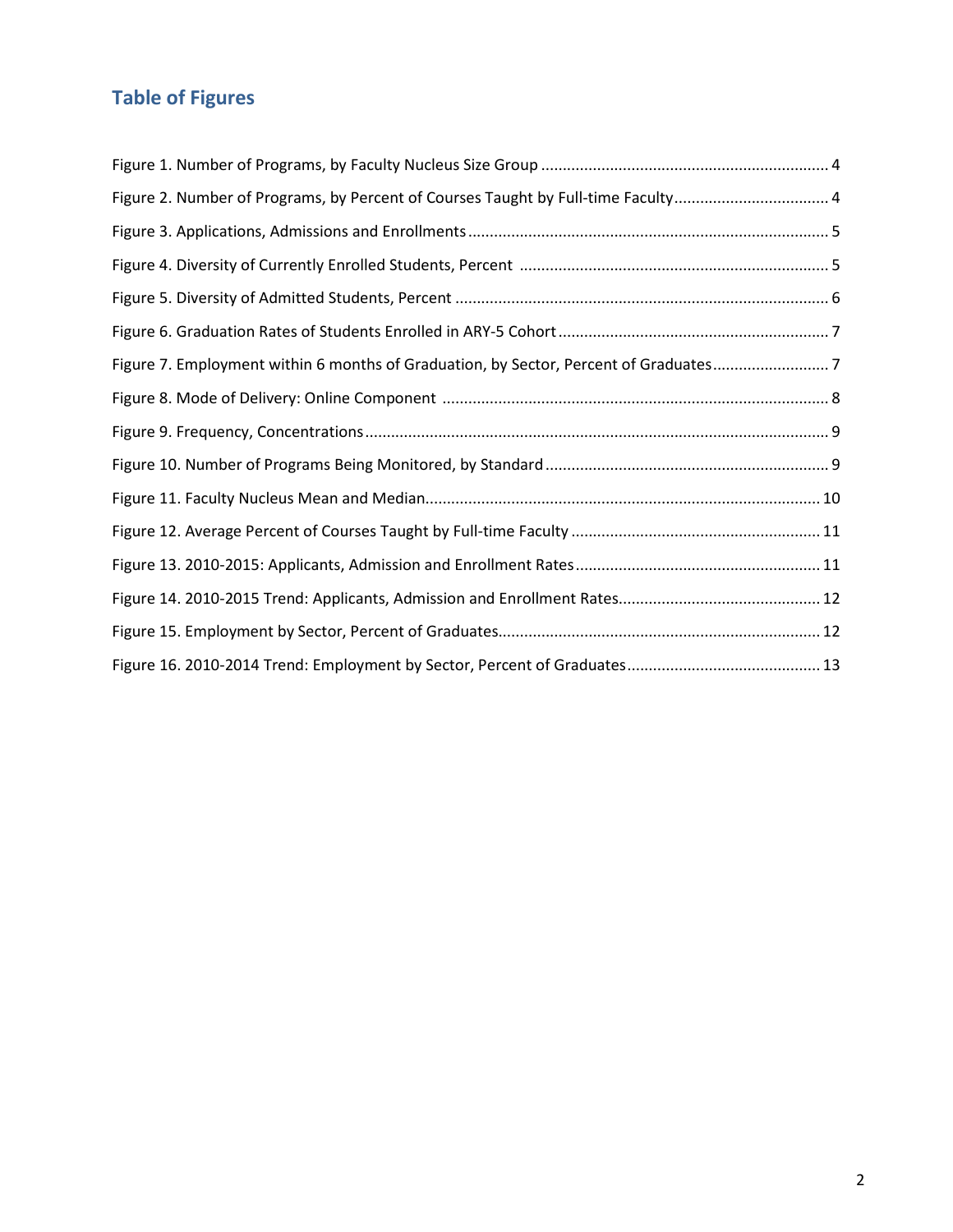# <span id="page-3-0"></span>**Introduction**

l

As the global standard in public service education, the Network of Schools of Public Policy, Affairs and Administration (NASPAA) operates a mission- and outcomes-based accreditation process driven by public service values<sup>[1](#page-3-1)</sup>. The NASPAA Accreditation Standards ensure programs establish observable goals and outcomes, collect data on program performance, and use information about their performance to guide continuous program improvement.

This is the fifth year NASPAA presents an analysis of aggregated data detailing program performance, student outcomes, and developments in the public service education field. This year's report is presented in two parts – a Snapshot of Accredited Programs in Academic Year (AY) 2014-2015 and Trends and Insights. It includes information about program features, faculty governance and instruction, student recruitment, graduation and employment, and overall accreditation conformance. The subjects of the analysis are the 192 accredited programs on the 2014-15 Roster of Accredited Programs and an additional 3 programs who sought accreditation during 2015-16. Data in this report – academic year (AY) 2014-15 data – are provided by programs and collected by NASPAA in self-study reports, accreditation maintenance reports, and annual program surveys.<sup>[2](#page-3-2)</sup>

Key findings of this report include the following:

- 45 percent of known AY 2013-2014 graduates were employed across all levels of government.
- Nonprofit management continues to be an integral part of public service education, with concentrations related to the nonprofit field presenting as the most prevalent concentration and the nonprofit sector the single biggest employer of graduates.
- Programs are diversifying the modes of delivery and concentrations available for students.
- NASPAA Accreditation Standards on faculty and student diversity remain some of the most highly monitored.

<span id="page-3-1"></span> $1$  "Public service values are important and enduring beliefs, ideals and principles shared by members of a community about what is good and desirable and what is not…NASPAA expects an accreditable program to define the boundaries of the public service values it emphasizes, be they procedural or substantive, as the basis for distinguishing itself from other professional degree programs." NASPAA. (2015, November 5). *Self Study Instructions.* Retrieved July 16, 2016, from NASPAA Accreditation: https://naspaaaccreditation.files.wordpress.com/2015/11/ssi-instructions-2015-update-final.pdf

<span id="page-3-2"></span> $<sup>2</sup>$  While self-study reports and accreditation maintenance reports are required of accredited programs, the annual program</sup> survey is a voluntary, NASPAA-wide initiative. As such, survey-based data presented throughout the report may not be representative of the entire population of accredited programs.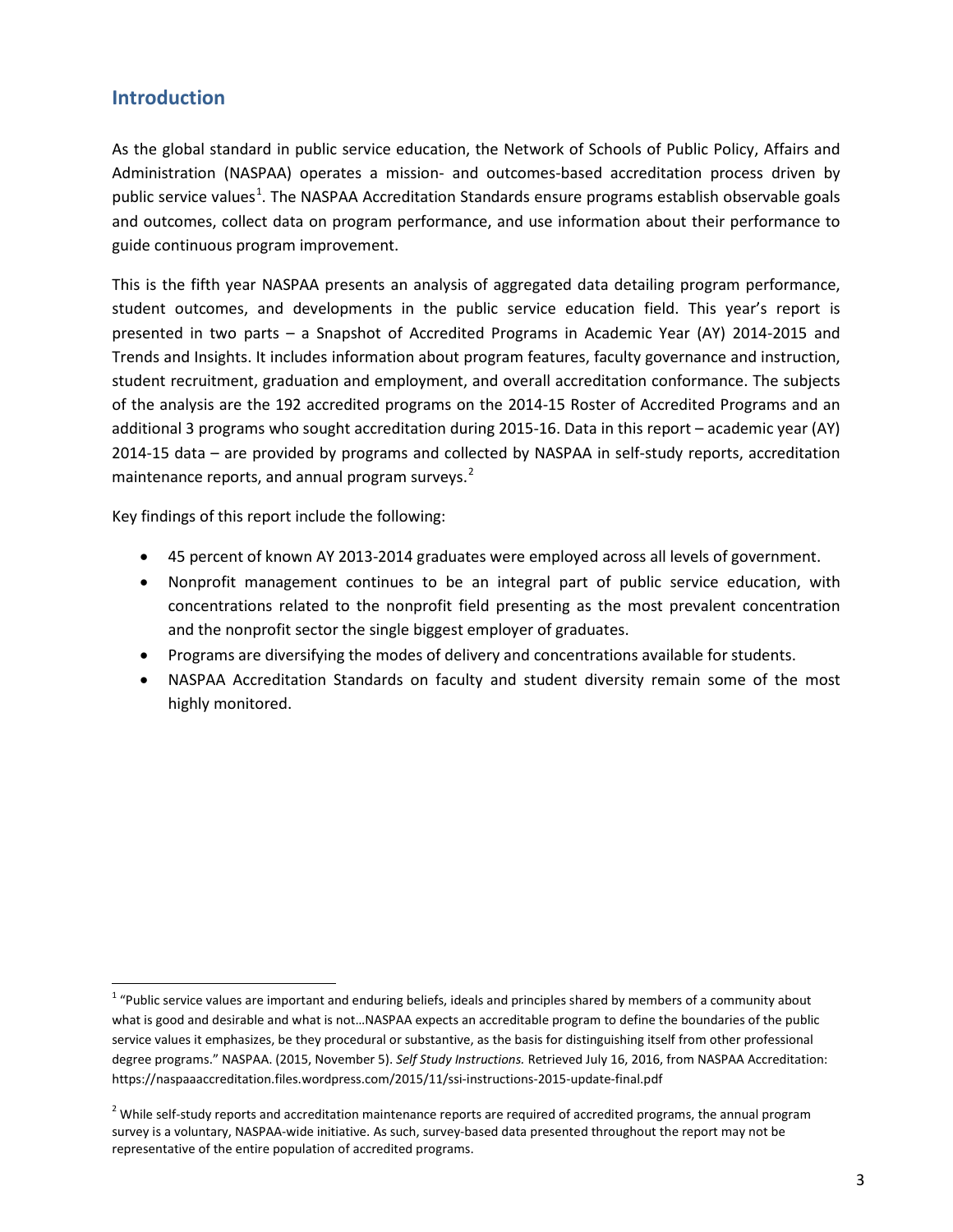# <span id="page-4-0"></span>1. A Snapshot of Accredited Programs

## **1.1 Faculty Governance & Instructions**

NASPAA accredited programs are expected to be supported by an adequate faculty nucleus. NASPAA

Accreditation Standard (Standard, hereafter) 2 stresses the importance of mission-based administrative capacity and faculty governance. Programs are required to demonstrate that their faculty nucleus – a minimum of five faculty members – participate in, and have influence over, the program.



In AY 2014-2015, the vast majority of programs had an

 $\overline{\phantom{a}}$ 





accredited programs representing small- to medium-sized programs. Figure 1 shows the distribution of the nucleus faculty size of 194 programs. **Over 97 percent of programs have at least five nucleus faculty members, with the majority of faculty nuclei engaging between 5 and 10 members.** 

The sufficiency of the faculty nucleus is also demonstrated by evidence that students are being taught by qualified, full-time faculty. $3$  94 percent of programs

guaranteed at least 50 percent of all courses were taught by full-time faculty, and 97 percent ensured the same for courses delivering required competencies (Figure 2).

<span id="page-4-1"></span><sup>&</sup>lt;sup>3</sup> COPRA accepts as evidence that students are being taught by an adequate faculty nucleus if at least 50 percent of both courses delivering required competencies and all courses are taught by full-time faculty NASPAA. (2015, November 5). *Self Study Instructions* (Page 44)*.* Retrieved July 16, 2016, from NASPAA Accreditation: https://naspaaaccreditation.files.wordpress.com/2015/11/ssi-instructions-2015-update-final.pdf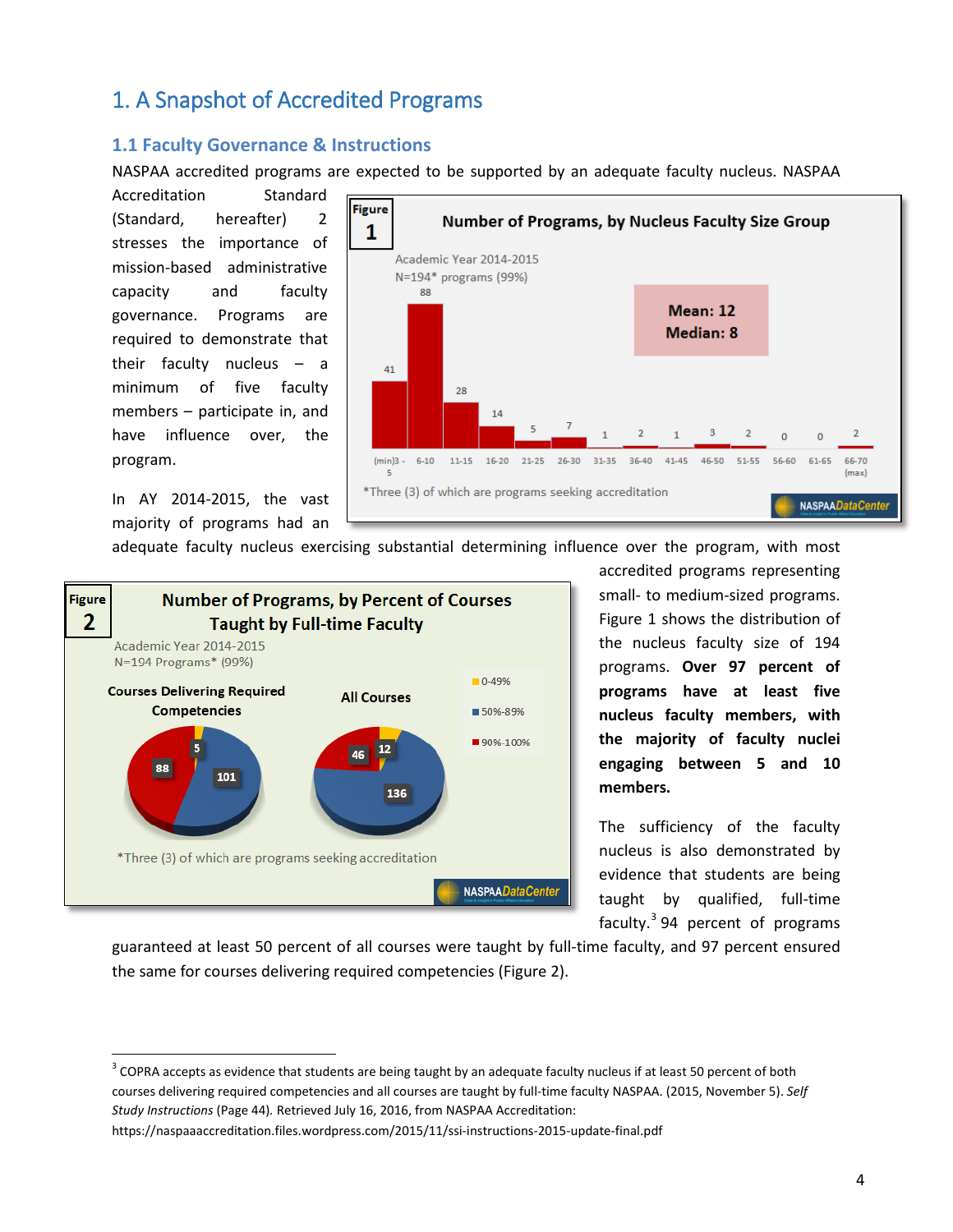### <span id="page-5-0"></span>**1.2 Student Recruitment & Admission**

Standards 4.1 & 4.2 require programs to employ mission-based student recruitment and admission practices. Specifically, programs should recruit and admit a diverse array of students who show the potential to successfully complete the program.

**The overall AY 2014-2015 admission and enrollment rates were 64 percent and 59 percent, respectively.** Figure 3 shows the total, mean, and median number of applicants, admitted students, and enrollments of 193 programs. In AY 2014-2015, there were 29,799 applicants, with an average of 155 applicants per program. [4](#page-5-1) Among these applicants, 19,707 (64 percent) were admitted and 11,299 (59 percent) of those admitted enrolled. Given the high average numbers, it is



likely several exceptionally large programs with large applicant pools positively skewed the distribution.

In addition to promoting diversity in recruitment and admissions, COPRA stresses diversity and inclusiveness across programs, as programs prepare students for the professional workplace in a globalized community (Standard 4.4). Figures 4 and 5 depict student diversity based on voluntarily reported data. In AY 2014-2015, an average of 33 percent of currently enrolled students and were persons of diversity.<sup>[5](#page-5-1)</sup> On average 20 percent of currently enrolled students are from out of state, 8 percent are international students, there are more female students than

 $\overline{\phantom{a}}$ 



<span id="page-5-1"></span> $4$  It is likely that the applicant and admissions data include the double-counting of students, as students often apply, and are accepted to, more than one graduate program.

<sup>&</sup>lt;sup>5</sup> Persons of diversity include students under IPEDS categories of ethnicity other than "White, non-Hispanic/Latino" for US programs, and self-identified identities for non-U.S. programs. "Others" indicates non-Hispanic/Latino White for U.S.-based programs, and racial or ethnic majority groups for non-U.S. programs. The definition of "out-of-state" student could also be adjusted specific to the contexts for non-U.S. programs. [Institute of Education Sciences. (n.d.). *Collecting Race and Ethnicity Data from Students and Staff Using the New Categories*. Retrieved August 1, 2016, from Integrated Postsecondary Education Data System: https://nces.ed.gov/ipeds/Section/collecting\_re]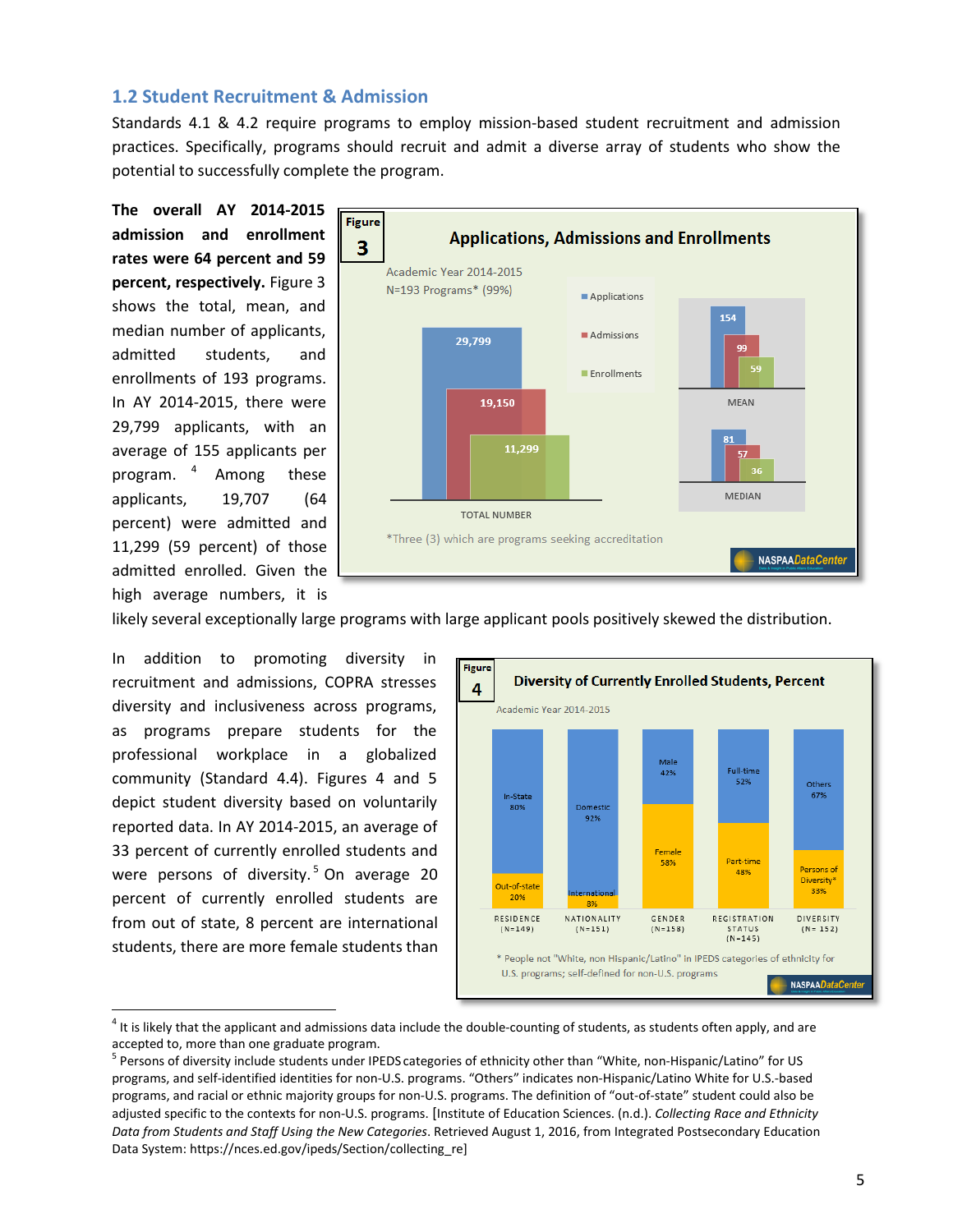male, and 48 percent are part-time students (Figure 4).

Among the admitted students of accredited programs, students of diversity represented 31 percent,

while international students and out-of-state students represented 13 percent and 24 percent, respectively (Figure 5). As with the all application and admissions data, these data are likely duplicating students who applied and were admitted to multiple programs, but enrolled in only one program. Despite this over-counting, the data show programs' diversity efforts in their admission processes.

While these samples are not a complete picture of all accredited programs, the potential to increase the proportion of persons of diversity is significant. In 2015, the US Census Bureau reported 61.6 percent non-



Hispanic or Latino white population<sup>[6](#page-6-2)</sup>, or more than 38 percent of the population can be defined as "Persons of Diversity". Considering that the data presented in this report indicate that, potentially with double-counting as students can apply and be admitted to multiple programs, only 31 percent of admitted students were persons of diversity, there certainly exists the potential for programs to promote diversity within recruitment and admissions, and ultimately, the student body.

# <span id="page-6-0"></span>**1.3 Student Graduation and Employment**

Standard 4.3 requires that programs provide adequate support for student degree advancement and career success. In addition to discussion related to student advising and internships, COPRA seeks evidence that students persist to graduation and that employment outcomes align with program mission and goals.

#### <span id="page-6-1"></span>**Graduation Rates**

l

NASPAA disaggregates graduation rates by the amount of time a student takes to graduate in relation to the program's self-identified program length. Figure 6 depicts the non-cumulative graduation statistics of 9,986 students from 175 programs. It shows 79 percent of students who entered the program 5 years prior to the annual report year<sup>[7](#page-6-2)</sup> graduated: 57 percent of students within 100 percent program length, an additional 16 percent within 150 percent of program length, and a final 6 percent within 200 percent of program length. The remaining 21 percent are either still enrolled in the program or have exited the program without graduating.

Allowing programs to self-define their typical time-to-degree obstructs the analysis of these numbers and makes cross-program comparisons difficult. For instance, the 200 percent of program length

<span id="page-6-2"></span><sup>6</sup> United States Census Bureau. (n.d.)*. Quick Facts*, Retrieved August 12, 2016, from United States Census Bureau: <https://www.census.gov/quickfacts/table/PST045215/00>

ARY-5 Cohort, 2009-10 matriculating class.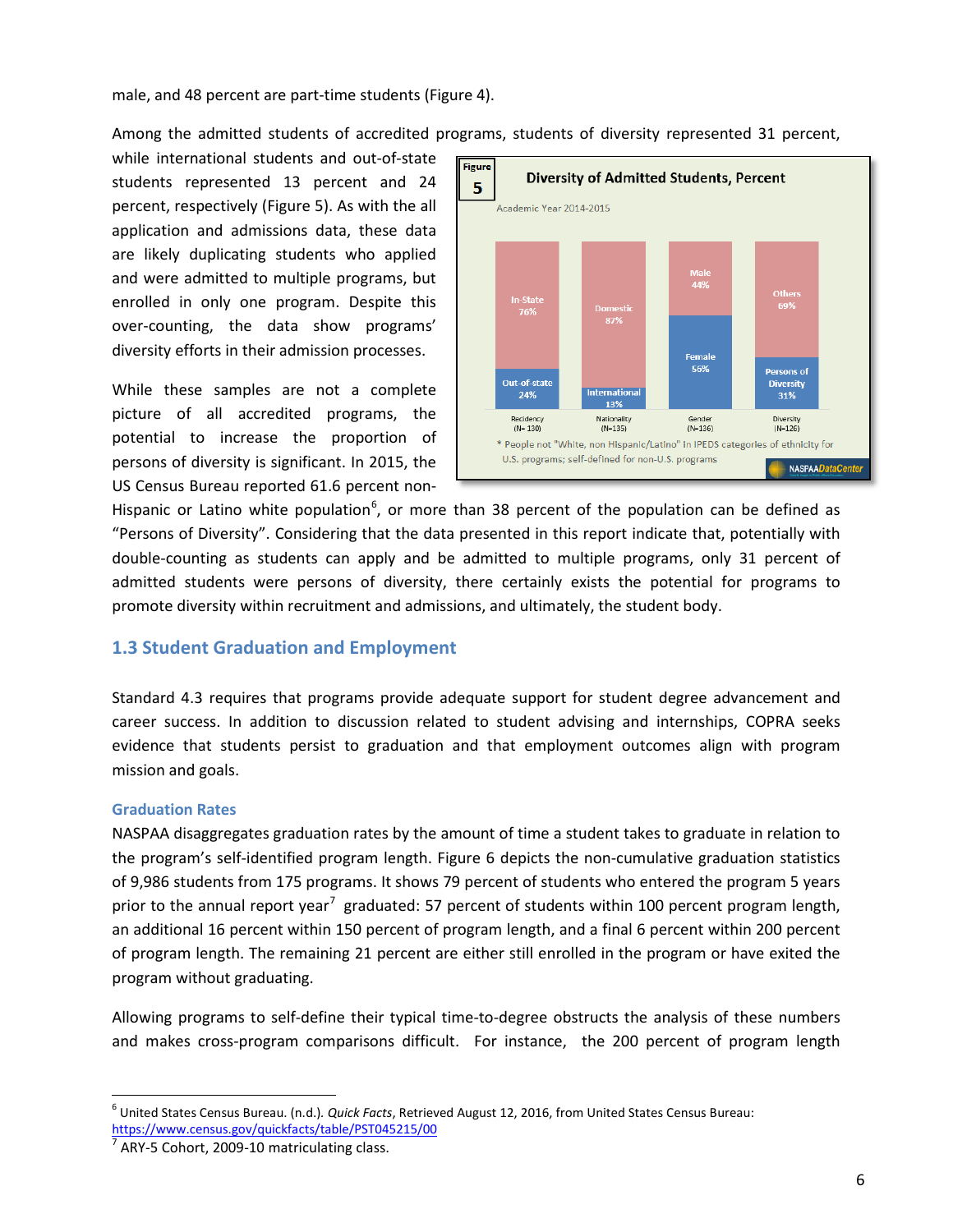timeframe varies from approximately 2-6 years, depending on the program, clouding attempts to examine field-wide trends.



#### <span id="page-7-0"></span>**Job Placement**

To measure one of the most critical outcomes of accredited programs – careers in public policy, affairs, and administration – employment data of alumni are collected and analyzed annually. Accredited programs provide job placement data for students after six months of graduation (graduates of AY 2013- 2014 in Figure 7, below).



Of the 8,632 AY 2013-2014 graduates from 194 programs, **36 percent were employed within 6 months of graduation across all levels of government, 20 percent in the nonprofit sector, 15 percent in the private sector, and another 3 percent were seeking further education.**

While government remains the largest collective employer of graduates, the nonprofit sector is the largest single employer. As an integral part of public service, the nonprofit sector continuously presents as a significant employer of public service degree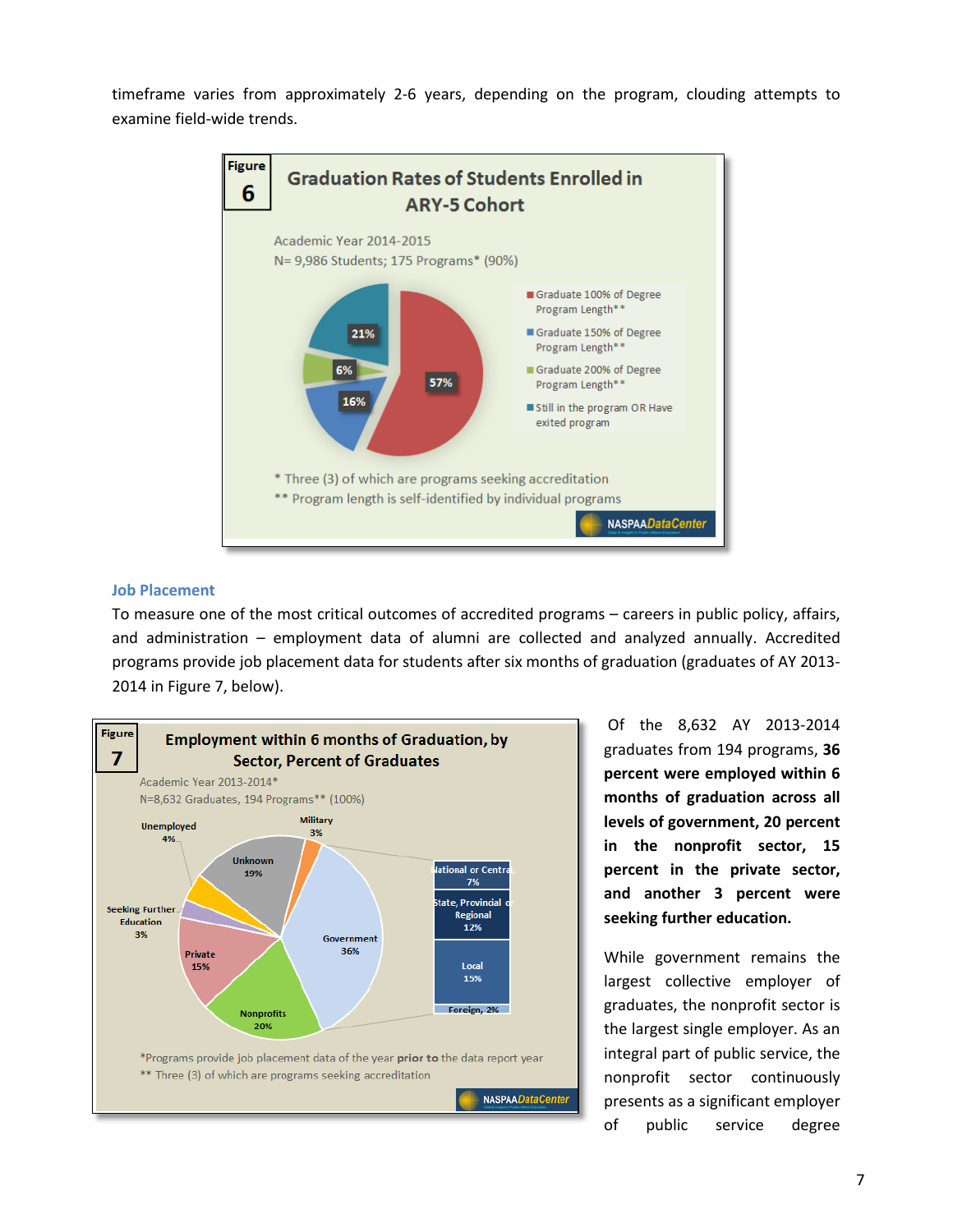graduates. Within the ever-growing nonprofit sector, and due to the prevalence of public-private partnerships, graduates are able to carry public service competencies into all sectors of work. The wide disbursement of graduates signals that public affairs master's degree programs train future public servants not only for government-based careers, but also for careers in the nonprofit and private sectors.

While it is encouraging that on the whole AY 2013-14 graduates appear to be finding employment in public service-related fields, this year programs were also unable to report, on average, the employment statuses of 19 percent of graduates. Employment rates not only provide programs with a data point critical to evaluating mission-based success, but are an important program-wide indicator for both internal and external stakeholders. With approximately one-fifth of graduates unaccounted for, employment outcomes are likely biased, making it difficult for individual programs, or the field as a whole, to articulate the impact of graduates on the public affairs field across years or definitively present an unemployment rate.

### <span id="page-8-0"></span>**1.4 Program Features**

#### <span id="page-8-1"></span>**Mode of Delivery**

In AY 2014-15, **63 percent of accredited programs reported having online components**, including programs with online courses available, programs available completely online, and programs offering options to complete the degree wholly inperson or online (Figure 8). While the data do not indicate explicit reasons behind this diversification, enhancing the modes of delivery has likely enabled programs to provide educational training without geographic restrictions, boost enrollment, and increase student access.



#### <span id="page-8-2"></span>**Concentrations**

 $\overline{\phantom{a}}$ 

As shown in Figure 9, below, accredited programs offer a variety of concentrations<sup>[8](#page-8-3)</sup> to students. with the most popular concentrations related to Nonprofit and General/Public Management. **In AY 2014-**

<span id="page-8-3"></span><sup>&</sup>lt;sup>8</sup> 24 options are: None, Budgeting/ Finance, City/ Local, Criminal Justice, Economic Development, Education, Emergency, Environment, General/ Public Management, Health, Homeland/ National Security, Human Resources, Information Technology, International/ Global, Leadership, Nonprofit, Organizational Management, Public Policy Analysis, Public Sector, Social Policy, State, Survey Methods, Urban, Other (Please specify). NASPAA (2015). *Annual Data Report*. Retrieved August 12, 2016, from NASPAA Data Center: http://naspaa.org/DataCenter/index.asp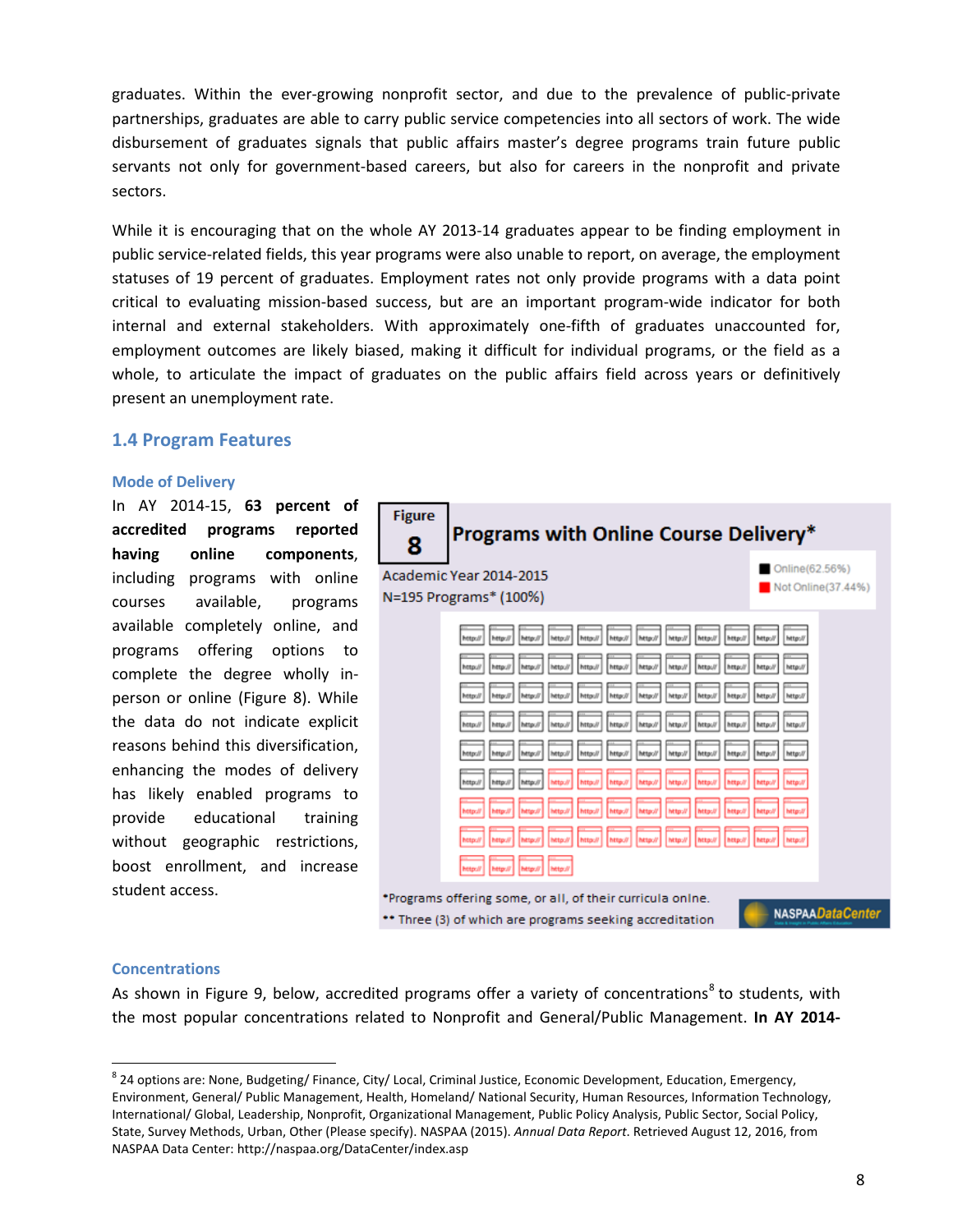**2015, 60 percent of programs provided a concentration related to nonprofit management and more than 50 percent of programs provided a general/public management concentration.** 40 percent of programs offer concentrations outside the 24 options on which NASPAA collects data, which adds diversity to the specializations offered by accredited programs.

The prevalence of the nonprofit concentration signals a high demand for nonprofit leadership and skills. Considering the employment data shown above, this demand is not only prevalent among employers, but public affairs students, as well.



# <span id="page-9-0"></span>**1.5 Standards Monitored**

While all accredited programs are deemed in substantial conformity with NASPAA Standards at the time of a positive decision, some programs are subject to monitoring provisions to continue the dialogue about a specific area of program delivery. Responding to monitoring provisions detailed in Decision Letters and continuing the process of evaluation, programs submit Annual Accreditation Maintenance

Reports each fall for an annual review by COPRA. COPRA monitors progress of programs as they engage in continuous improvement, and once a program has shown significant progress on a specified area, the monitoring is removed (typically after 3 maintenance reports<sup>[9](#page-9-1)</sup>).

 $\overline{\phantom{a}}$ 



<span id="page-9-1"></span><sup>&</sup>lt;sup>9</sup> "Programs being monitored on specific accreditation standards will have the monitoring provisions removed after the third completed annual report, unless the Commission (COPRA) determines the program has not yet addressed the concerns outlined in the program's most recent decision letter." COPRA. July 8 2016*. Peer Review and Accreditation Policy and*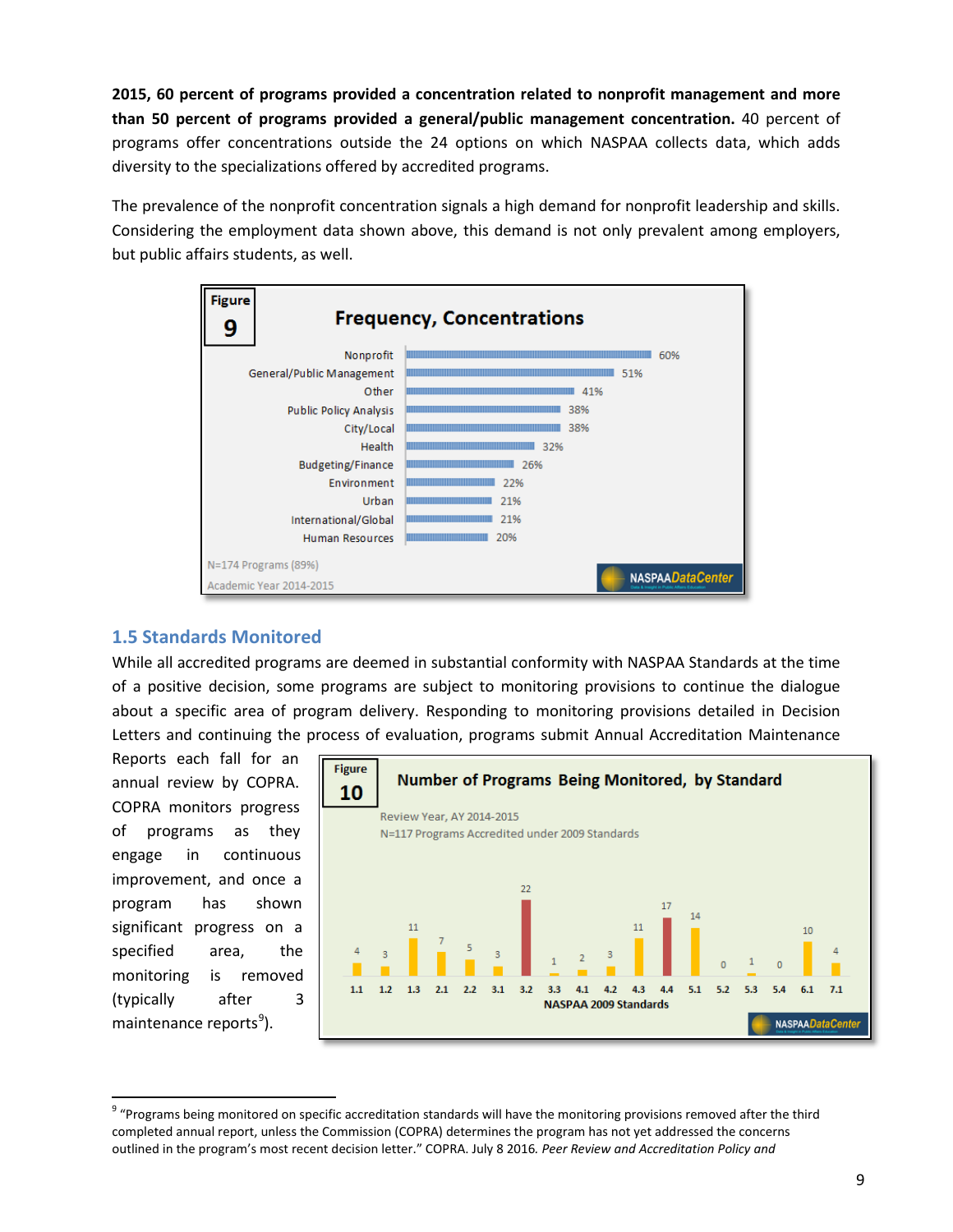After the review of 2015 annual accreditation maintenance reports (data year 2014-2015), Standard 3.2 (Faculty Diversity) and Standard 4.4 (Student Diversity) were most commonly monitored standards. The sample in Figure 10 includes 117 programs accredited under the 2009 Standards. Among them, 19 percent continue to be monitored on Standard 3.2 and 15 percent are monitored on Standard 4.4. As the student admissions data also indicated, promoting diversity and fostering a climate of inclusiveness across the faculty and student body proves an opportunity for programs.

# <span id="page-10-0"></span>**2. Trends and Insights**

While it is useful to study the growth of accredited programs in a single year, it is also important to consider each year in the context of trends in the field. This section aggregates data from previous data reports to present trends since AY 2010-2011, interesting deviations in AY 2014-2015, as well as general insights. Key factor areas include nucleus faculty size, courses taught by full-time faculty, student applications, admissions, and enrollment, and graduate employment by sector. This section will not only compare different samples across time, but also incorporate same-sample trend analysis to control for COPRA policy changes and the specific development of NASPAA accredited programs.

# <span id="page-10-1"></span>**2.1 Faculty**

 $\overline{\phantom{a}}$ 

Accredited programs report a stable nucleus faculty size across all years. Figure 11 shows the multi-year analysis of the mean and median size of faculty nuclei from AY 2010-2011 to 2014-2015. Both indicators show general stability, even as new programs are added to the sample each year.



A multi-year analysis of faculty instructional data strengthens the conclusion that NASPAA accredited programs ensure an adequate faculty nucleus over time. Figure 12 shows the stability of the average percentage of courses taught by full-time faculty from AY 2010-2011 to AY 2014-2015. After a slight drop of both indicators in AY 2011-2012, the average percentages stabilized at around 84 percent for courses delivering required competencies and 76 percent for all courses. Even accounting for the drop in 2011-12, the engagement of faculty in instruction far exceeds the 50 percent threshold normally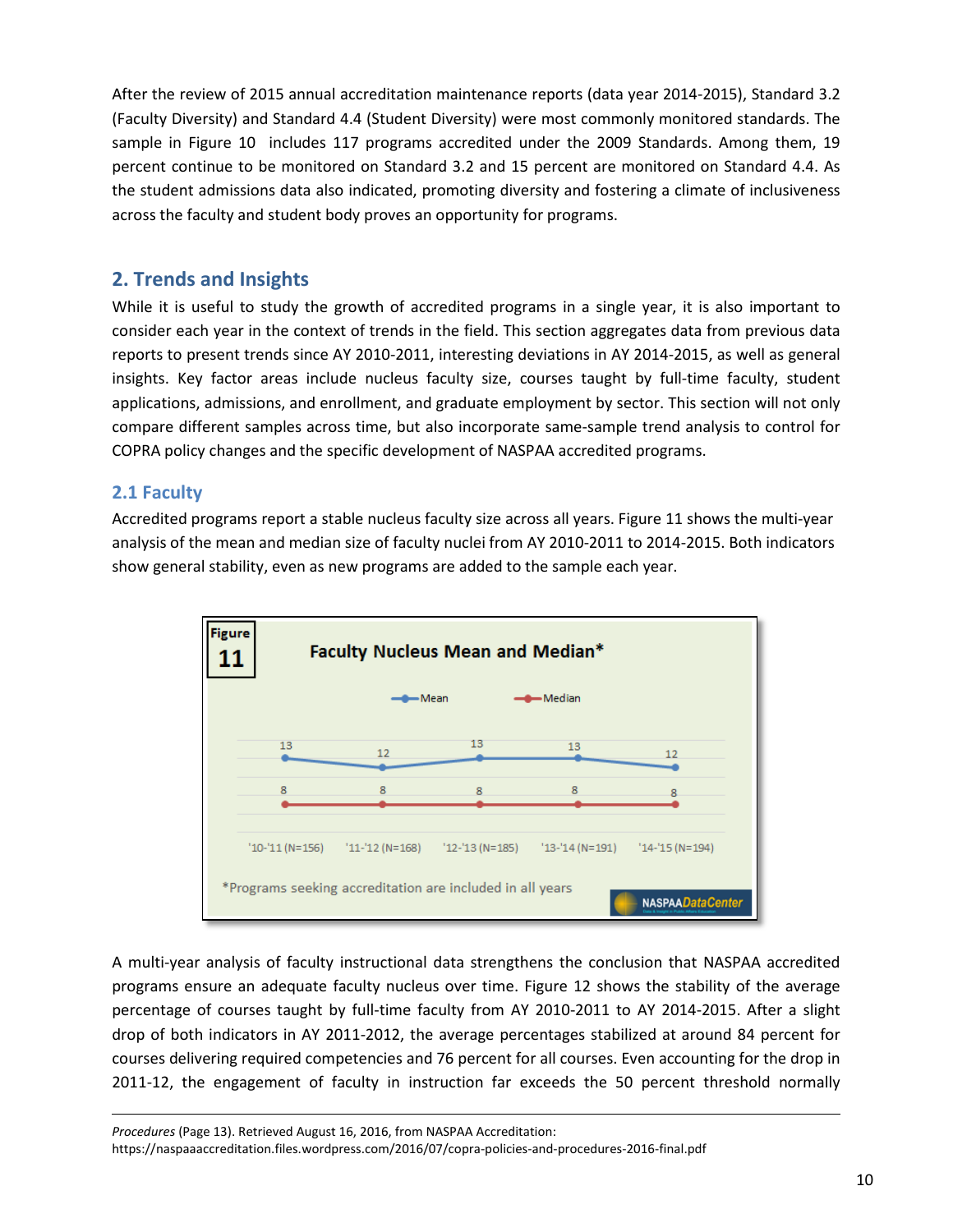expected by COPRA. Controlling for the same sample across the past three data years also presents a

consistent trend. Given the consistency of the data above, NASPAA accreditation and facultybased expectations may play a role in helping accredited programs maintain faculty stability.

# <span id="page-11-0"></span>**2.2 Applications, Admissions and Enrollments**

Student recruitment data over 5 years suggest stability in average admission and enrollment rates, varying slightly as the sample changes. Despite a slight drop of

**Figure Average Percent of Courses Taught by** 12 **Full-time Faculty** Academic Year 2010-2011 to Academic Year 2014-2015  $-$  All Courses - - Courses Delivering Required Competencies 85%  $-84%$ 83%  $-83%$  $-80%$  $-76%$  $-76%$ 76%  $-75%$  $-74%$  $'10-'11$  $'11-'12$  $'12-'13$  $'13-'14$  $'14'15$  $(N^* = 174)$  $(N^* = 158)$  $(N^* = 171$  $(N^* = 191)$  $(N^* = 194)$ Programs) Programs) Programs) Programs) Programs) NASPAADataCenter \*Programs seeking accreditation are included in all years

both admission and enrollment rates, overall numbers have remained fairly stable, both near 65 percent and 60 percent, respectively, over

time (Figure 13).

Holding the sample constant (Figure 14), the number of applicants varies, even as programs maintain a generally stable yield. The trend analysis shows the influence of external factors on student enrollment, likely including the impact of a stronger U.S. economy and job market, which weakens the incentive to attend graduate school.

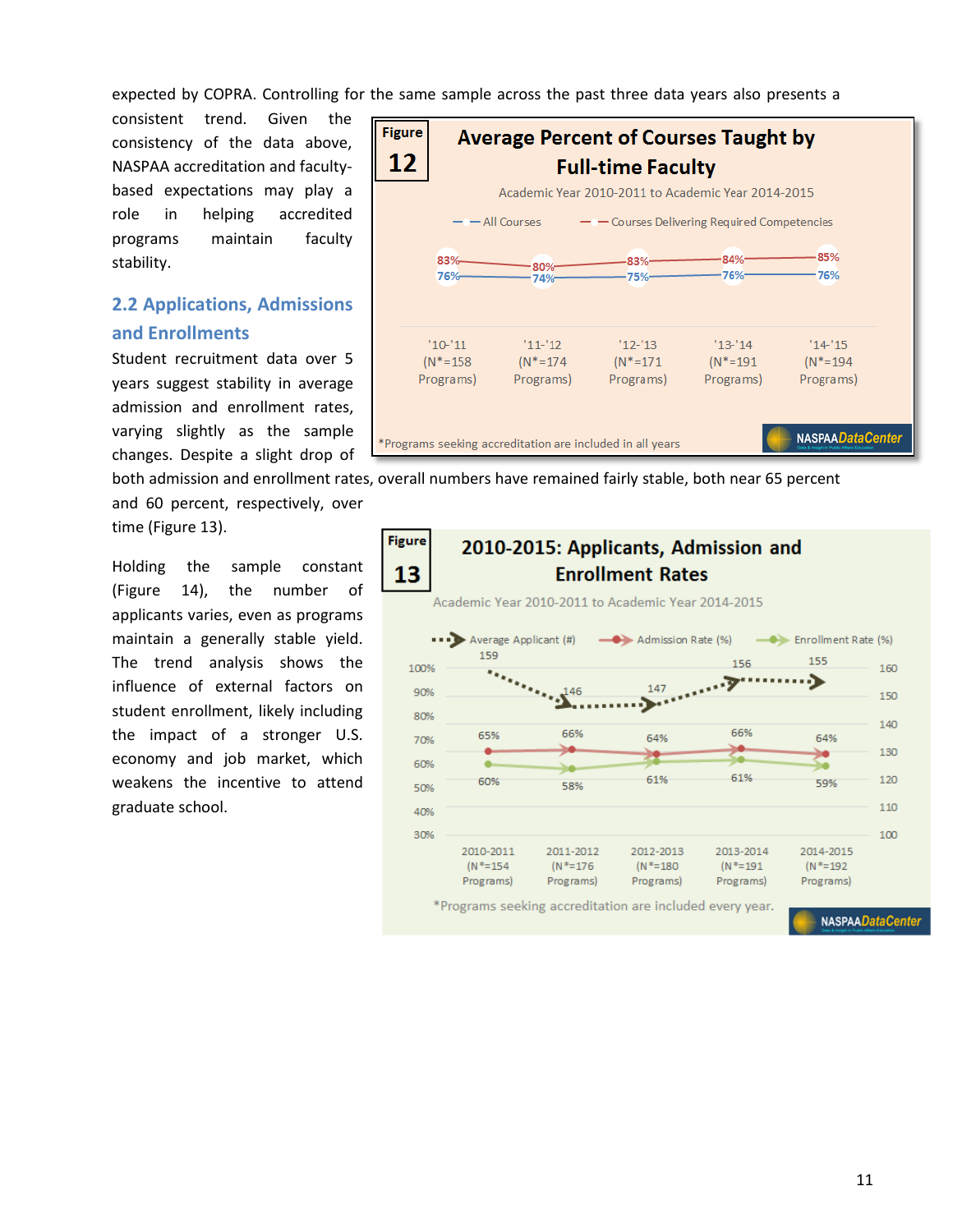

## <span id="page-12-0"></span>**2.3 Job Placement**

Excluding graduates whose employment status is unknown, in AY 2014-15 a major upsurge of local government job

placements increased the overall government employment rate by 2 percentage points, while employment in the private and nonprofit sector remained stable at around 25 percent and 19 percent, respectively. Figure 15 presents government employment as the only sector to have increased

employment. By

**Figure Employment by Sector, Percent of Graduates\*** 15 20% Academic Year 2009-2010 to Academic Year 2013-2014 Local State 15% 48% 47% 46% Government Fede 44% 10% 5% Foreign 0% 1212 21.13 1012 3.14 27% 26% 25% 25% Nonprofit 20% **Private Sector** 19% 18% 18% 7% Unemployed 4% 6%  $4%$ Seek Further Education  $\geq 4\%$ 4%  $-4%$ 4%  $'10 - '11$  $11 - 12$  $'12 - '13$  $13 - 14$  $(N***=151)$  $(N**=190)$  $(N **=174)$  $(N**=195)$ \*Percentage of graduates who did not enter the military with employment status known within 6 months of graduation \*\*Programs seeking accreditation are included **NASPAADataCenter** 

further disaggregating the data, the 2 percent increase in government job is mainly due to a major upsurge in local government employment. The same sample trend in Figure 16 tells a similar story: government employment bounced back in AY 2013-2014, with local government employment largely accountable.